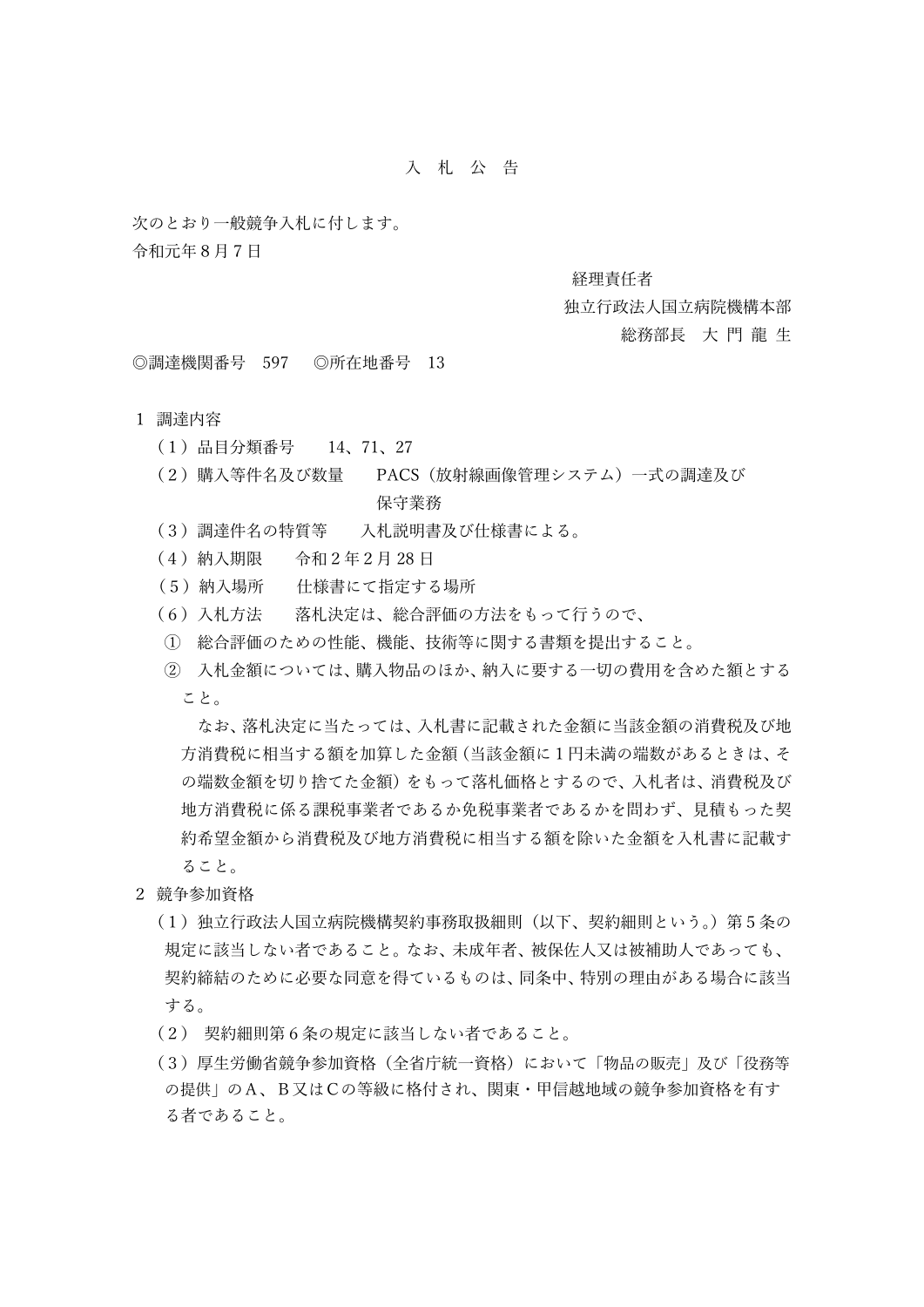3 入札書の提出場所等

(1) 入札書等の提出場所、契約条項を示す場所、入札説明書の交付場所及び入札に関す る照会先

〒152-8621 東京都目黒区東が丘2-5-21

独立行政法人国立病院機構本部 情報システム統括部 IT 整備係 電話 03-5712-5130 (2) 入札説明書の交付方法 (1) の場所にて交付する。

- (3) 入札説明会の日時及び場所 令和元年8月27日 (火) 10時 30分 31 会議室
- (4)⼊札書等の受領期限 令和元年9⽉ 27 ⽇ 10 時 30 分
- (5)開札の⽇時及び場所 令和元年9⽉ 30 ⽇ 10 時 30 分 31 会議室
- 4 その他
	- (1) 契約手続において使用する言語及び通貨 日本語及び日本国通貨
	- (2)⼊札保証⾦及び契約保証⾦ 免除
	- (3)入札者に要求される事項 この一般競争に参加を希望する者は、封印した入札書に 本公告に示した物品を納入できることを証明する書類を添付して入札書の受領期限ま でに提出しなければならない。入札者は、開札日の前日までの間において、経理責任者 から当該書類に関し説明を求められた場合は、それに応じなければならない。
	- (4)入札の無効 本公告に示した競争参加資格のない者の提出した入札書、入札者に求 められる義務を履行しなかった者の提出した入札書は無効とする。
	- (5)契約書作成の要否 要
	- (6) 落札者の決定方法 本公告に示した物品を納入できると経理責任者が判断した資 料を添付して入札書を提出した入札者であって、契約細則第 21 条の規定に基づいて作 成された予定価格の制限の範囲内である入札金額を提出した参加者の中から、入札説 明書で定める総合評価の⽅法をもって落札者を決定する。
	- (7)詳細は⼊札説明書による。
- 5 Summary
	- $(1)$  Official in charge of disbursement of the procuring entity : Tatsuo Daimon, Director, Department of General Affairs, National Hospital Organization Headquarters
	- $(2)$  Classification of the products to be procured : 14,71, 27
	- $(3)$  Nature and quantity of the services to be required : Radiation image management system 1 set and System maintenance commission
	- (4) Delivery period : February 28, 2020
	- $(5)$  Delivery place : as in the specification documentation
	- $(6)$  Qualification for participating in the tendering procedures : Suppliers eligible for participating in the proposed tender are those who shall :
	- ① not come under Article 5 of the Regulation concerning Contract for National Hospital Organization (NHO). Furthermore, minors, Person under Conservatorship or Person